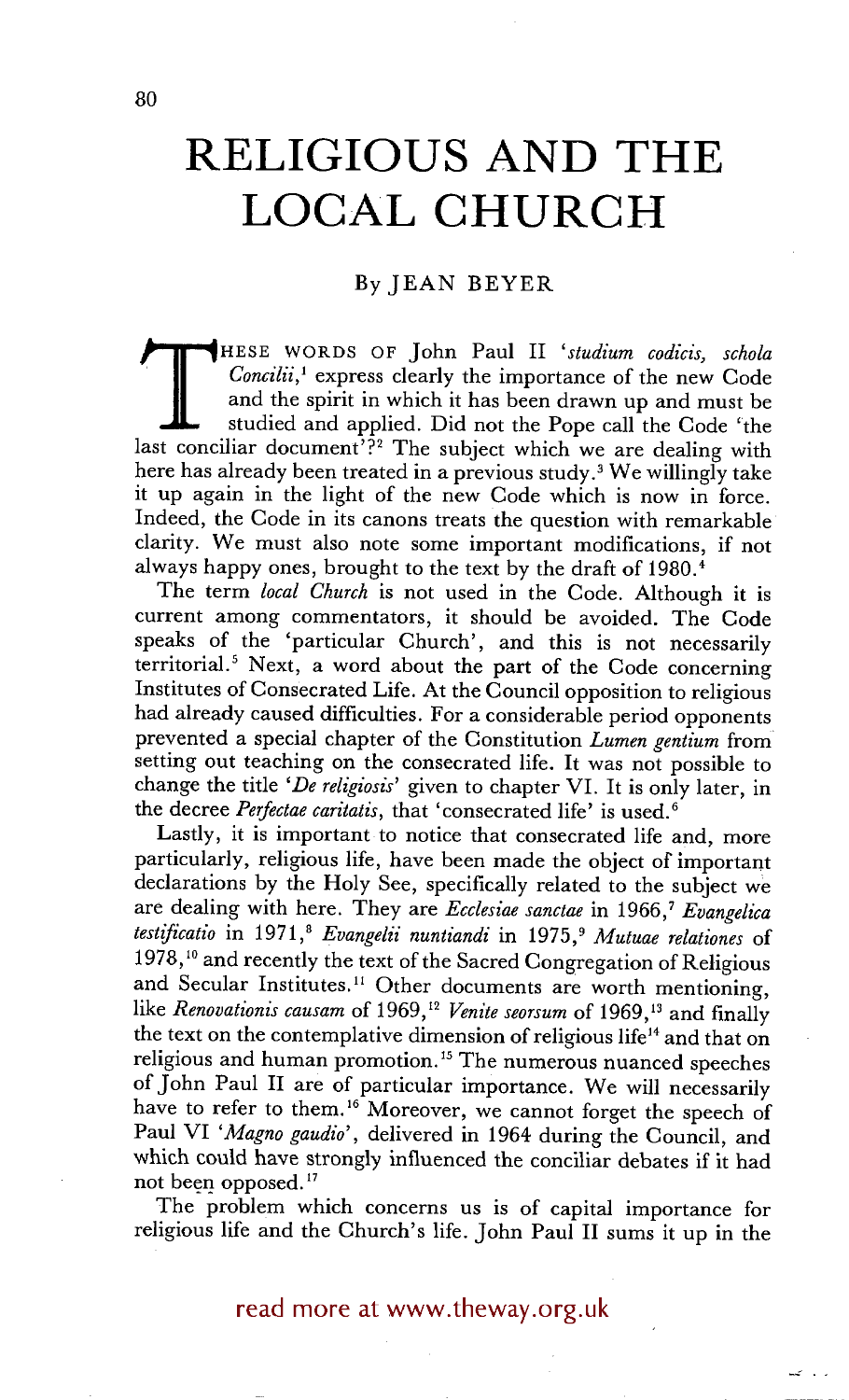formula *a universal service in the local Church. 18* Indeed, religious life is based on a gift of the Lord to his Church.<sup>19</sup> This gift is made to the whole Church to help her to live and bear witness to the gospel.<sup>20</sup> Thus the initial question concerning charism is raised: its nature, specificity, spirit, structures and identity.<sup>21</sup> All these aspects are important and must be underlined. But this gift to the Church is revealed in a given place. It must be received, discerned, $22$ expressed,<sup>23</sup> promoted,<sup>24</sup> its expansion should be accepted, and it should be inserted into the life of particular Churches, 25 and be called on for the good of the universal Church. 26

A second aspect must be underlined which is not opposed to the charismatic aspect: religious life belongs to the Church.<sup>27</sup> It is essential to its life;<sup>28</sup> it relies on acceptance by the People of God; it is subject to the supreme authority of the Church,<sup>29</sup> and to the authorities in charge of the particular Churches.<sup>30</sup> Religious Institutes, by gift of the Spirit, have their own identity, their autonomy and their mission. 31 They have a right to be recognized and admitted as they are, because of what they do for the Church's life. 32 We want to tackle these questions briefly, so as to conclude with certain norms which the new Code presents and which we want to place in their doctrinal context and its development in the Church.

### *Charism and autonomy*

Every Institute of Consecrated Life, religious or secular, is founded on a gift of the Lord,<sup>33</sup> a gift of the Spirit which allows it to follow Christ more closely,<sup>34</sup> to imitate him more faithfully,<sup>35</sup> and so to exercise, by its life, witness and apostolic action, a vivifying influence in the Church and the world.<sup>36</sup>

This gift of the spirit is a charism. It belongs to the prophetic function of the Church by a living witness and a life of faith and charity. 37 It belongs to the priestly function of the Church. Indeed the charism presupposes a sacrifice of praise offered to God, essential to every Christian and which in consecrated life aims to be total. 38 It belongs to the kingly function of the People of God, ordering all things to God by prayer, witness and apostolic action.<sup>39</sup> by making the offering of the world in the eucharist where every consecrated life is a sacrifice and offering to the Father in Jesus Christ, through the power of the Spirit.<sup>40</sup>

It is then possible to apply to consecrated life, religious or secular, the teaching of Vatican II on charisms, which is still perhaps expressed too individualistically.

It is not only through the sacraments and Church ministries that the • . . Holy Spirit sanctifies and leads the People of God and enriches it with virtues. Allotting his gifts 'to everyone according as he will'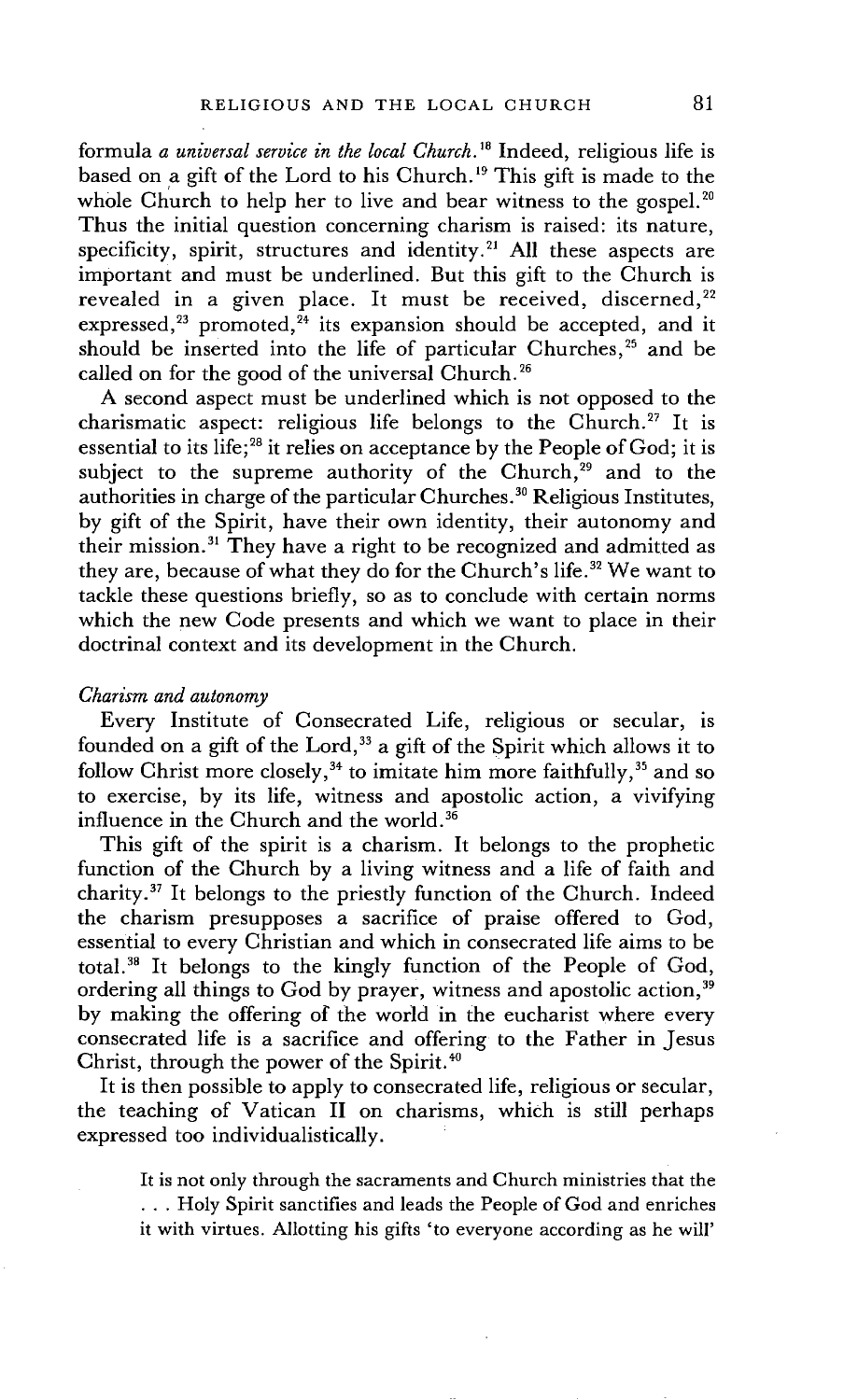(1 Cor 12,11), he distributes special graces among the faithful of every rank. By these gifts he makes them fit and ready to undertake the various tasks or offices advantageous for the renewal and upbuilding of the Church, according to the words of the Apostle"the manifestation of the Spirit is given to everyone for profit' (1 Cor 12,7). These charismatic gifts, whether they be the most outstanding or the more simple and widely diffused, are to be received with thanksgiving and consolation, for they are exceedingly suitable and useful for the needs of the Church. Still, extraordinary gifts are not to be rashly sought after, nor are the fruits of apostolic labour to be presumptuously expected from them. In any case, judgment as to their genuineness and proper use belongs to those who preside over the Church.<sup>41</sup>

This text is of vital importance for the Church's life. The Lord may be thanked for having given it to the Church, the People of God. It applies very specially to consecrated life.<sup>42</sup> Indeed, this vocation is a gift of God. In each of the faithful who is called to it, the Lord makes a gift of this divine vocation which inserts the individual into the founder's charism, while still allowing each member of the Institute to live this collective charism according to his or her particular gift and thus to show forth its wealth and depth.<sup>43</sup>

As we said, this charism is collective. One is a Benedictine in St Benedict, a Dominican in St Dominic, a Franciscan in St Francis. Each Institute of Consecrated Life has its founder, whether known or not, whether an individual person or a group. Certain Institutes have experienced an evolution in their very foundation, having had at first an initiator, then a founder. They have been founded slowly in other words, by a spiritual growth which gradually comes to maturity.

As a collective charism, a gift of the Spirit to the Church, this will be lived out in a group and as such takes on the dimensions of the mystery of the Church. This charism is not only a spiritual gift in the sense that it gives only an inspiration or a particular spirit. As an ecclesial group, an Institute is not simply a spiritual communion but also a hierarchically organized society. It has its officials and leaders, even if all its members are responsible for the gift by living it, and must safeguard it by sharing in the life and government of the Institute. This aspect of sharing in the government of the Institute is to be underlined.<sup>44</sup> It takes various forms according to the charism of the founders, and the Church herself, recognizing in each Christian someone who shares in the kingly function of Christ, must gradually become more aware of the concrete and important contribution of each Christian to the care of the People of God, and to its life and action. 4s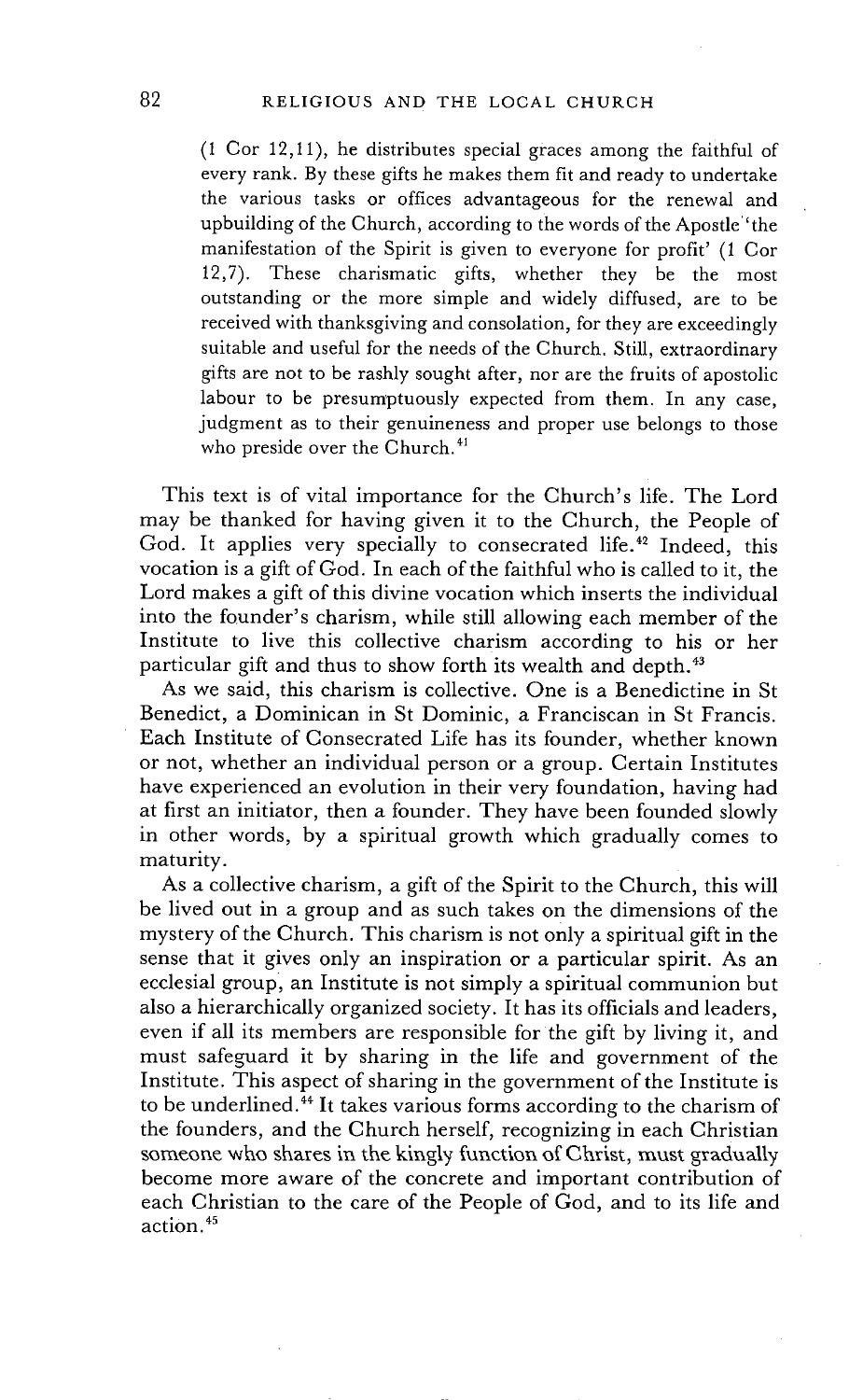The special contribution of the document *Mutuae relationes* is that it set out explicitly for the first time a fairly structured teaching on the charism of founders. Thus this teaching is still progressing. It will undergo important developments in the light of the actual experience of the different founders of groups of consecrated life. There are numerous contemporary examples.<sup>46</sup>

For *Mutuae relationes,* the founder's charism is an experience of the Spirit, which he or she is commissioned to communicate to others so that they might live by it and so keep and deepen it, in this way continually strengthening the actual life of the Church.<sup>47</sup>

Vatican II has very happily related this 'foundational experience' to Christ and it is lived out by following him. 48 This is most especially true for persons of consecrated life who are called to follow Christ more closely. 49 A charism of consecrated life, rooted in Jesus Christ, claims to be an imitation of his life in the Church in order to show his presence to the world, his prayer, his action  $-$  in everything doing the will of his Father.<sup>50</sup> From this flows a certain typology  $-$  sketchy at first, gradually better understood,<sup>52</sup> but always needing to be more clearly expressed.<sup>53</sup> It is fundamental to an understanding of consecrated life, in order to protect it and to foster and promote it. 54

It is as the Lord's gift, the presence of Christ to the world, that the Church has the duty of protecting the growth of such gifts.<sup>55</sup> To do this she must recognize the special identity of each Institute, its lifestyle, its way to holiness and its style of apostolate. The life-style is expressed in, and maintained by, a tradition which allows for the handing on of those elements which are essential to its charism. This reappraisal, as we will soon see, is vital today as the safeguard for all consecrated life.<sup>57</sup>

Again, it is *Mutuae relationes* which tries to define the characteristics of a true charism both in the founder and in those who follow: faithfulness to Christ, docility to the Spirit, attentiveness to the concrete demands of the Church's life and the needs of the times, willingness to become part of the Church's life, obedience to the hierarchy, courage and boldness in apostolic initiatives, constancy in self-giving and humility in hardship.<sup>58</sup> The founding charism leads one to share in the Lord's cross; the charism often stands out by its novelty; it is not understood and sometimes fought against; it experiences opposition even from the Church and its hierarchy.<sup>59</sup> This opposition is regrettable and, as *Mutuae relationes* says, 'not to be excused'. 6° The remark carries some weight, but it is too discreet. It must be hoped that it will not be imposed by ecclesiastical authority which ought to be able to discern better and to accept submissively the working of the Spirit.

What *Mutuae relationes* has not examined is the deeply ecclesial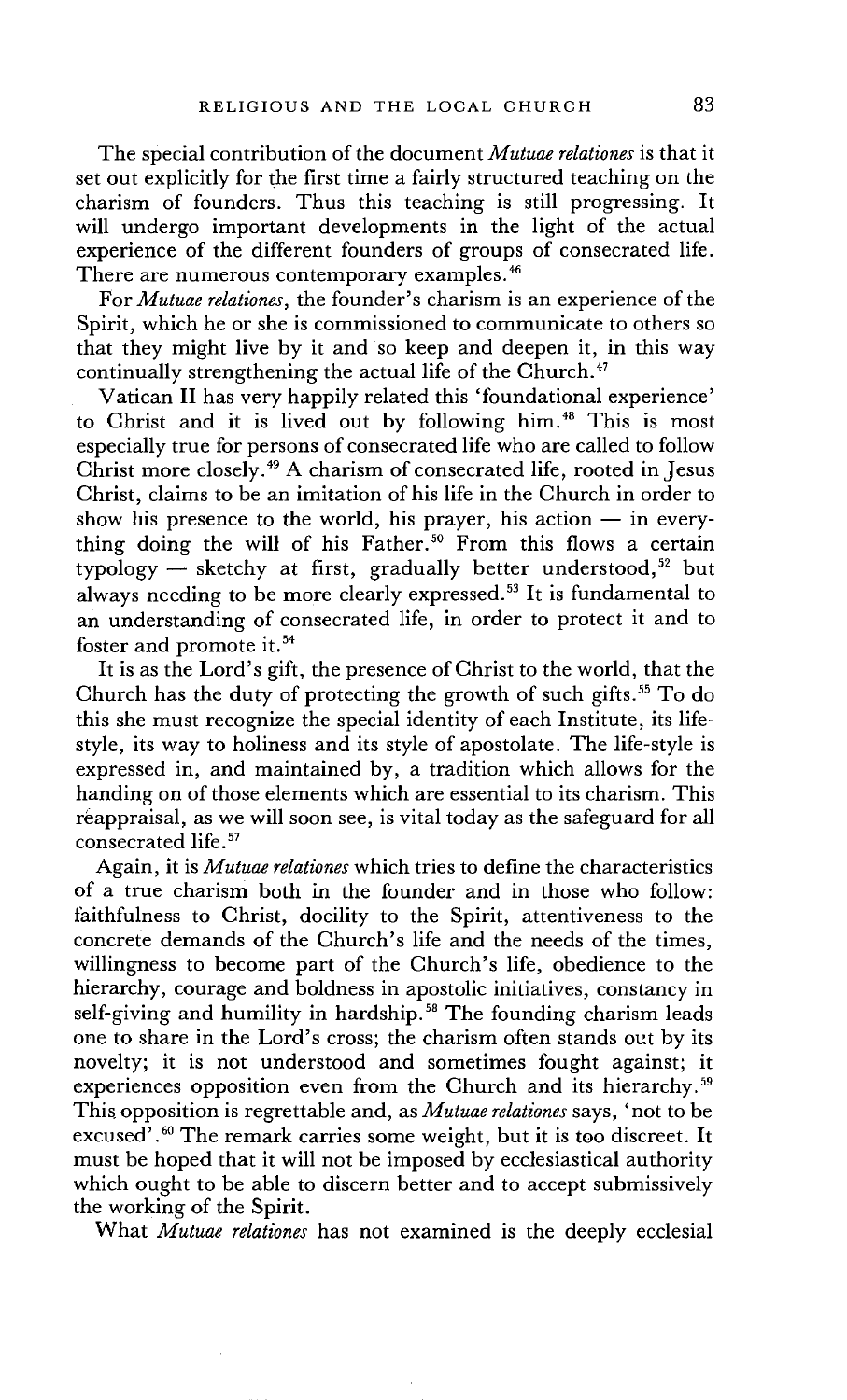character of the collective charism of every Institute of Consecrated Life, religious or secular institutes, or indeed any other form of evangelical life dedicated to God, even if the latter does not want to define, maintain or emphasize its 'consecrated life' by the evangelical  $consels.<sup>61</sup>$ 

In giving a founding charism the Spirit seeks to raise up in the Church not only a particular spirit or spirituality, but a community of organized, unified life which is directed and recognized as such. It is no surprise to see certain great religious orders emphasizing this ecclesial spirit of community and coming gradually to see themselves as a 'Church cell'<sup>62</sup> or a 'little Church within the great Church'.<sup>63</sup> Some speak of a 'cistercian Church', a 'carthusian Church', others of a family, a brotherhood or a Church. Each Institute will express this idea according to its position in the Church, the authority its superiors possess, and the way the Institute is structured within the Church. It we are to talk about insertion into the Church's life, we must acknowledge not only a spiritual dimension but also a structural one. To appreciate this it must be said that a collective charism is both *spirit and structure together, communion and organization, community of faith, hope and charity, community in the Spirit and a society ordered and organized hierarchically in the image of the Church herself.* 64 These two elements are not distinct and separable; they are two aspects of one and the same reality. This ecclesial life is not without analogy in the mystery of the Incarnate Word. Indeed, in this analogy, on a reduced scale of course, are reunited in the image of the Church a society hierarchically organized on the one hand and on the other the Mystical Body, the visible assembly and the spiritual community, the earthly Church and the heavenly gifts which enrich it, a human and a divine element.<sup>65</sup> From this comes the resemblance underlined by Vatican II:

For this reason, by an excellent analogy, this reality is compared to the mystery of the Incarnate Word. Just as the assumed nature inseparably united to the Divine Word serves him as a living instrument of salvation, so, in a similar way, do the communal structures of the Church serve Christ's Spirit who vivifies it by way of building up the body (cf Eph  $4,16$ ).  $^{66}$ 

If Institutes of Consecrated Life are church institutions which gather into one and the same charism those Christians whom God calls and unites to himself by a divine vocation, and if they exist to show Christ to believers and non-believers, the two essential aspects of every institute cannot be passed over in silence. One must consider its spirit and its externals, its spirituality and its work, its spiritual life and the authority of the Church in which it shares in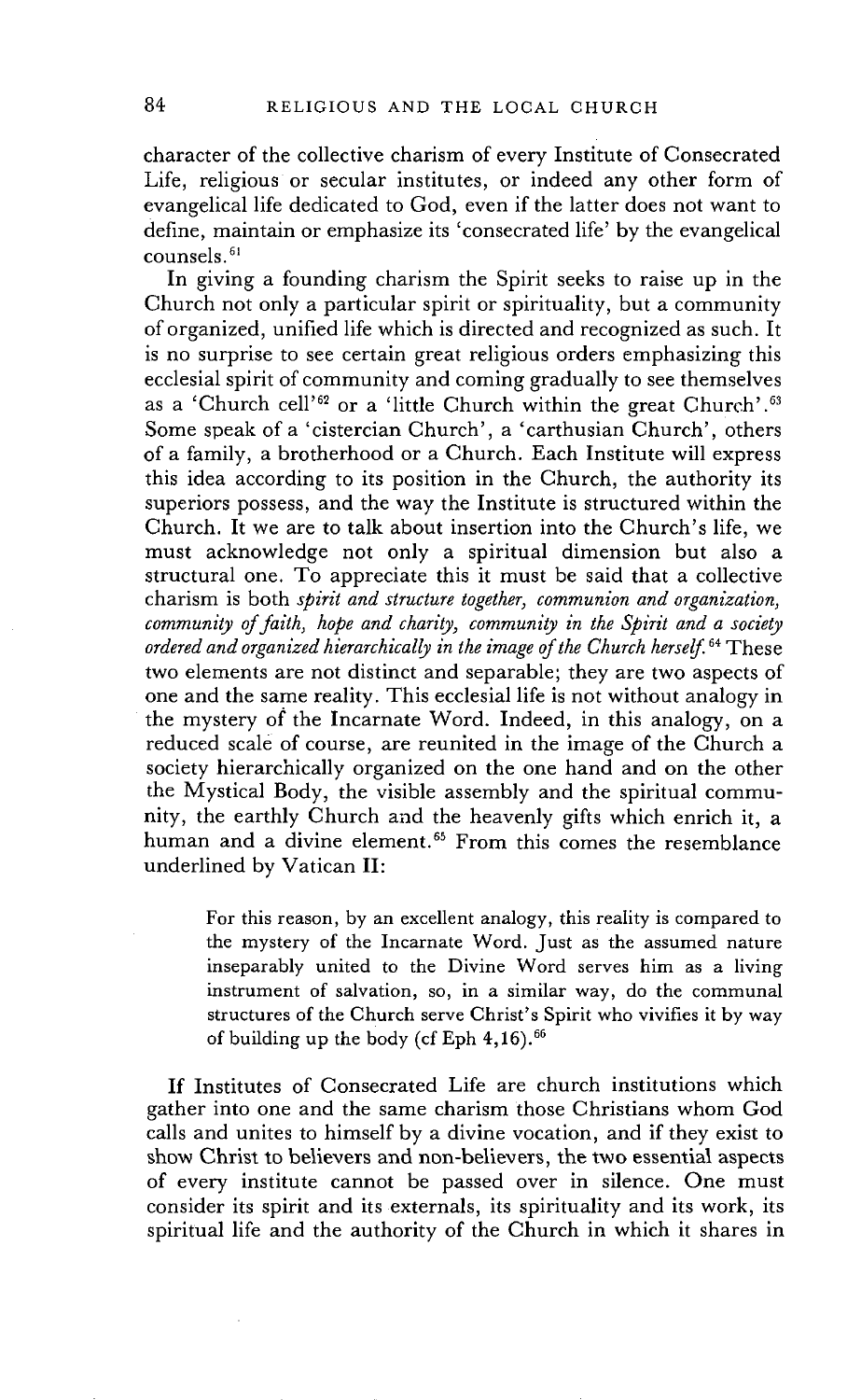order to live truly as a cell of the Church. It is not just a 'domestic sanctuary of the Church' to quote a conciliar text that applied to the christian family, °7 but a particular Church which has had its own territory, prelates, people and mission. These facts should not be forgotten for this is how the Church has lived under the working of the Spirit. 68

What may we conclude? The awareness sparked off by the Council must bring a new understanding in the Church that a charism of consecrated life is a consecration by God, through the divine vocation of the founder and his or her followers, and a total consecration to God in Jesus Christ by those who, like him in the spirit of sons and daughters, give themselves to the Father as a sacrifice for the salvation of the world. This sacrifice becomes a continual inner worship; a worship in charity and love.<sup>69</sup> This choice of life is to be renewed and better understood both by those who have received it, and by those for whom it has been a gift from the  $Lord - that$  is to say by the whole Church.

Every Institute is therefore founded and willed by God for the Church, which must recognize and accept this gift, inserting it into her life without, however, deforming, changing or opposing it.<sup>70</sup> Each Institute has its particular spirit and its special mission. 7i To be unfaithful to it amounts to denying it, or refusing the gift made by God to his Church. 72 The Church, which has received this gift, has the right to see it preserved and bear fruit. 73 Indeed she is obliged to preserve and protect it.<sup>74</sup> Those who are the chief authorities of an Institute, as their first and principal duty must ensure fidelity to the founder's charism, foster the faithful renewal of the charism (thus assuring the formation of its members<sup>75</sup> and fidelity to its proper apostolate), $76$  and yet adapt to the needs of the times, that is to the needs of men and women, to the requirements of the People of God and of all who are seeking that charism.<sup>77</sup>

For this to be so, it must be acknowledged that a true understanding of a gift of the Spirit demands contemplation of God,<sup>78</sup> and meditation on scripture<sup>79</sup> which reveals the depth and wealth of a charism lived in conformity with the gospel.<sup>80</sup> The word of God is essential for understanding a charism of consecrated life. 81

#### *Charism and hierarchy*

If the charism of Institutes of Consecrated Life - religious or  $secular - is the Lord's gift to the Church, and if she must$ acknowledge it, if Church authority must discern its worth, its demands, the type of evangelical life it seeks to follow, and the mission entrusted to it by the Spirit, then we must, in the light of the charism, consider further the responsibilities of the hierarchy and the rights and duties of Institutes and their members. Here the new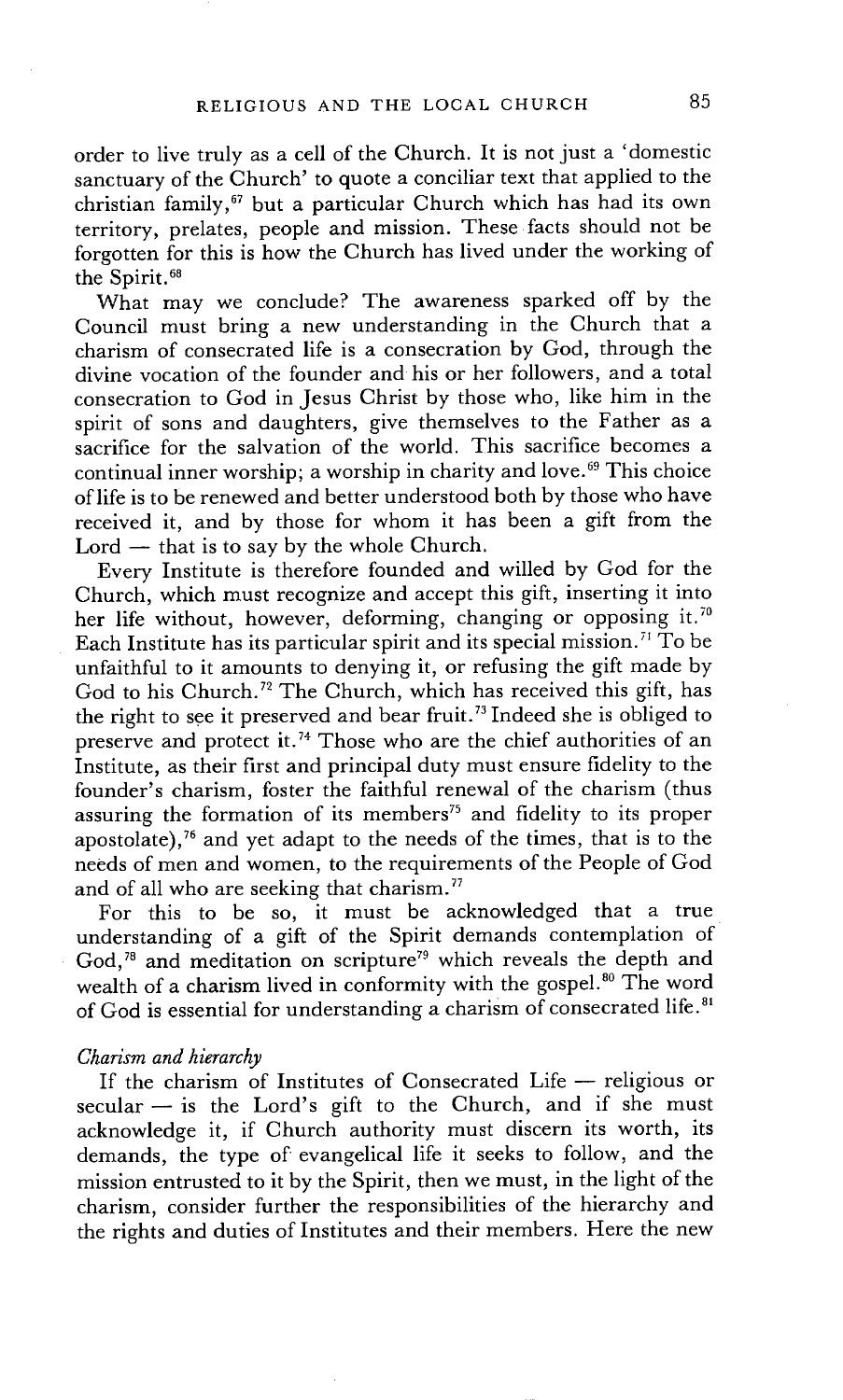Code is valuable for it reflects the Vatican Council by summarizing and clarifying its demands. In doing so the Code has remained calm and open-minded; it does not insist on the claims; it is compelling simply because it exhorts.<sup>82</sup>

First of all we must look at the Church's role in the actual foundation of an Institute and therefore the relationship of the hierarchy to an Institute seeking its own identity. The present practice of the Church is to reserve the first discernment of the charism to the diocesan bishop.<sup>83</sup> It is his duty to receive it as a gift for the universal Church, to understand and investigate its spirit, to recognize its structures and to ensure that everything is expressed as well as possible in its statutes. $^{84}$  The founding bishop remains responsible for the Institute he has established; it will always be attached to him. His sucessors cannot disclaim this first link, this first spiritual dependence, this paternity. 85

How does one discern the seriousness of a founding charism? *Mutuae relationes* gives us some valuable signposts which deserve further study. The bishop will try to recognize, in all humility and patience and with a view to the future, all the signs which make the presence and working of the Spirit credible, ready to accept his gifts with thanksgiving and consolation, $86$  while always avoiding the formation of useless or feeble Institutes. 87 However, an Institute which will prove to have an effective role in a more or less distant future might appear at first sight as useless or feeble. The foundation cannot be merely the effect of an individual's talent nor should it be associated with a doubtful devotion. 88 On the contrary, the charism, to be recognized as such, must be truly a gift of the Spirit, while acknowledging that God can use natural talents or the acquired qualities of the person who emerges as founder. It is also necessary (and this is a notable sign) that there be a deep desire to conform to Christ and bear witness to one of his mysteries. Finally, in the founder there must be present a generous love of the Church which avoids all that could cause division and dissent. The person who seems to be called to found an Institute will be of proven virtue, obedient to the Church and her leaders, and to what the latter acknowledge as a gift of the Spirit. Also it must be admitted that in the beginning this inspiration is neither complete nor in depth.<sup>89</sup>

It is desirable that prudence and moderation and seriousness characterize the work of the bishop and those who advise him. 9° The profound spiritual value of those preliminary requirements for the decision which the bishop will take cannot be denied, as he must acknowledge the founding charism, receive it and give it stability and canonical status in the Church's life. 91

The Code has taken up these requirements concerning a preliminary discernment (on this point canon 605 is particularly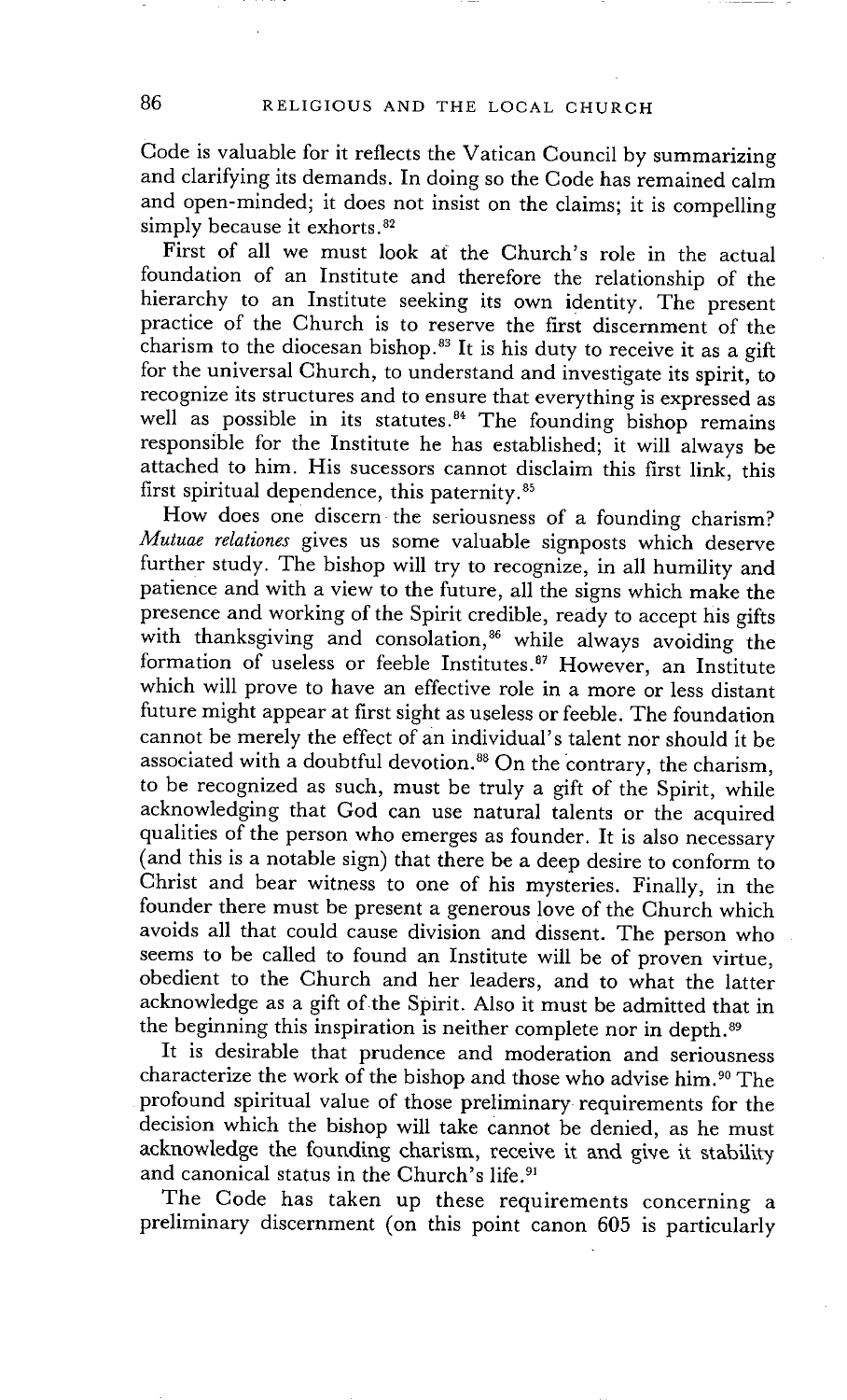valuable and of spiritual benefit) but it has also recognized the bishop's right to establish the Institute<sup>92</sup> as an Institute of diocesan right.<sup>33</sup> This does not prevent the Holy See from intervening directly in a foundation.<sup>94</sup> It is not impossible for the latter to establish it, as it has done for many religious orders. Normally, however, even when the Holy See encourages a foundation, it lets it be established firstly as an Institute of diocesan right.<sup>95</sup> It is the same diocesan bishop who will approve the constitutions of the Institute he establishes. He will not necessarily do this immediately. Nonetheless, an act of establishment which is not based on lines and structures essential for the Institute would compromise its future or make its growth difficult. 96

We must now see how charism and mission enter into the Church's life. Once approved, fidelity to the gift received is essential. This applies as much to the bishop as to the Institute he has approved. The bishop will respect the purpose and proper works of the Institute by allowing the foundation of a house of the Institute. He will let it live out its charism and exercise its apostolate there,<sup>97</sup> unless the bishop limits this activity. 98 But should he do this? Would it not be acting against the work of the Spirit? Finally, a religious house should be centred on the eucharist, which should be celebrated there. 99 The sacramental presence of the Lord will be the centre of fraternal and community life<sup>100</sup> and the wellspring of the apostolate.<sup>101</sup> These norms hold good for any new foundation of houses or centres of the Institute, even in other dioceses, and for eventual approval as an Institute of pontifical right.<sup>102</sup>

The Code has underlined the bishop's role at the place of foundation. It is, however, admitted that the 'mother-house', the founding house, does not always remain the 'principal house' of the Institute.<sup>103</sup> This may be in another diocese, or installed in Rome. The bishop of the place where this principal house is situated will approve not only the constitutions but also their modification. He is to deal with major concerns which relate to the whole Institute, and lie outside the authority of its superiors, while consulting the other bishops beforehand if the Institute has spread to several dioceses.<sup>104</sup> The sometimes speedy extension of a new Institute often demands its approval by the Holy See, because consultation between several bishops becomes too difficult and sometimes dangerous in cases where they disagree.<sup>105</sup>

Once the Institute has been approved, its superiors obtain *ipso iure*  the ecclesial authority necessary for directing the Institute.<sup>106</sup> This authority is given by the Church as a share in its own authority.<sup>107</sup> It is an authority for government, but all the same it presumes a sharing in the triple function of Christ and the Church, a sharing which was defined at the Council and applied to the task of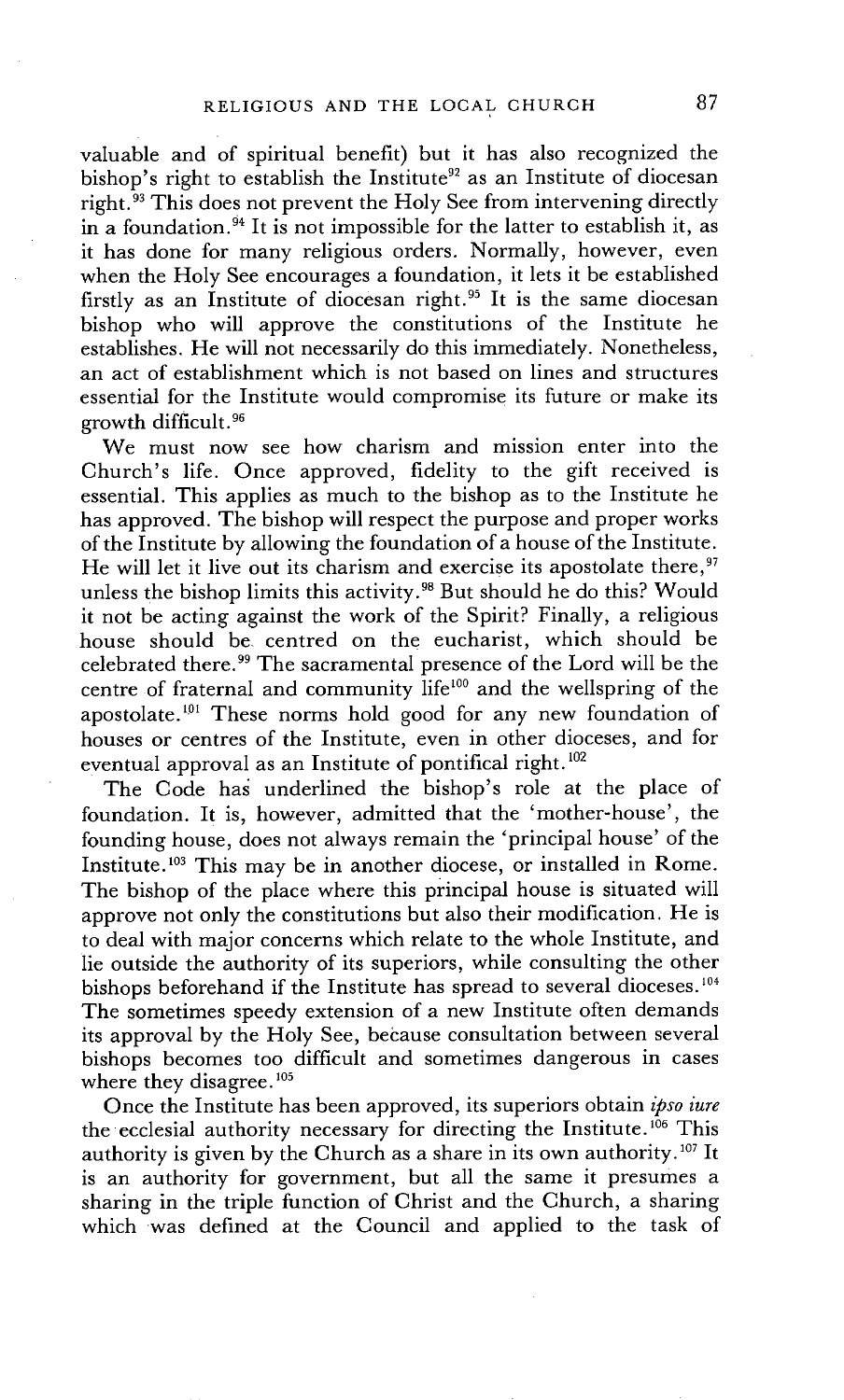superiors, lay as much as clerical, in the document *Mutuae relationes, lo8*  To specify the obligations highlights their spiritual value which must be foremost. The true superior exercises a spiritual parenthood; he or she is not in the first place an administrator or bursar $109$  but a 'father' or 'mother': an *abba. 11°* 

This mission of the Church, which in the person of the founder is really a mission of the Spirit, must be acknowledged and respected even by the founding bishop.<sup>111</sup> In the Church it is not authority which ensures personal sanctity or creates charisms. Over and above the charism of office, a grace assured to those who govern the Church,  $112$  we must recognize in the Church's leaders personal gifts of grace which are the true charisms of the Spirit, and which have a profound impact on the communities entrusted to them.<sup>113</sup>

The relationship of a religious Institute and its superiors to the diocesan bishop, the local ordinary, is just as delicate.<sup>114</sup> The Council, while strongly reaffirming the principle of exemption, has also clearly affirmed the primary and principal role of the episcopate in the government of the Church, and hence in its apostolate.<sup>115</sup> We already know how at the Council of Trent the Fathers opposed exemption for religious orders without much success. It is true that times were hard and that bishops were not in a fit state to respond to the real pastoral needs of their flocks. Many bishops were not resident in their dioceses. The Council insisted vigorously on this first duty to the point of calling diocesan bishops 'residential' bishops.  $^{16}$  This was to inculcate in them a serious, often neglected, obligation.<sup>117</sup> As much in christian countries as in mission territories, fully active religious were sent with special authority and faculties so that they were sometimes considered as papal legates. The work of religious was strengthened at the time of the Reformation, and often contributed towards keeping several areas faithful to the catholic faith. These facts are known. They have had a profound impact on the Church's life.

When the question was asked whether the principle of exemption should be included in the new Code, as it is affirmed by the constitution *Lumen gentium,* it was quite rightly pointed out that though it was not as complete nor as necessary as before, exemption could be revitalized as a principle of free and vigorous apostolic work, given the difficulties certain areas experience from the point of view of the faith and ministries. And so the text was kept. It is canon 591.118

Thus *Mutuae relationes* is to be read in this context. The document recognizes exemption. 119 It is more than simply the autonomy granted to each Institute (even diocesan)<sup>120</sup> for, quite rightly, the same document speaks of a new understanding of exemption.<sup>121</sup> However, it needs to be asked which Institutes are exempt and what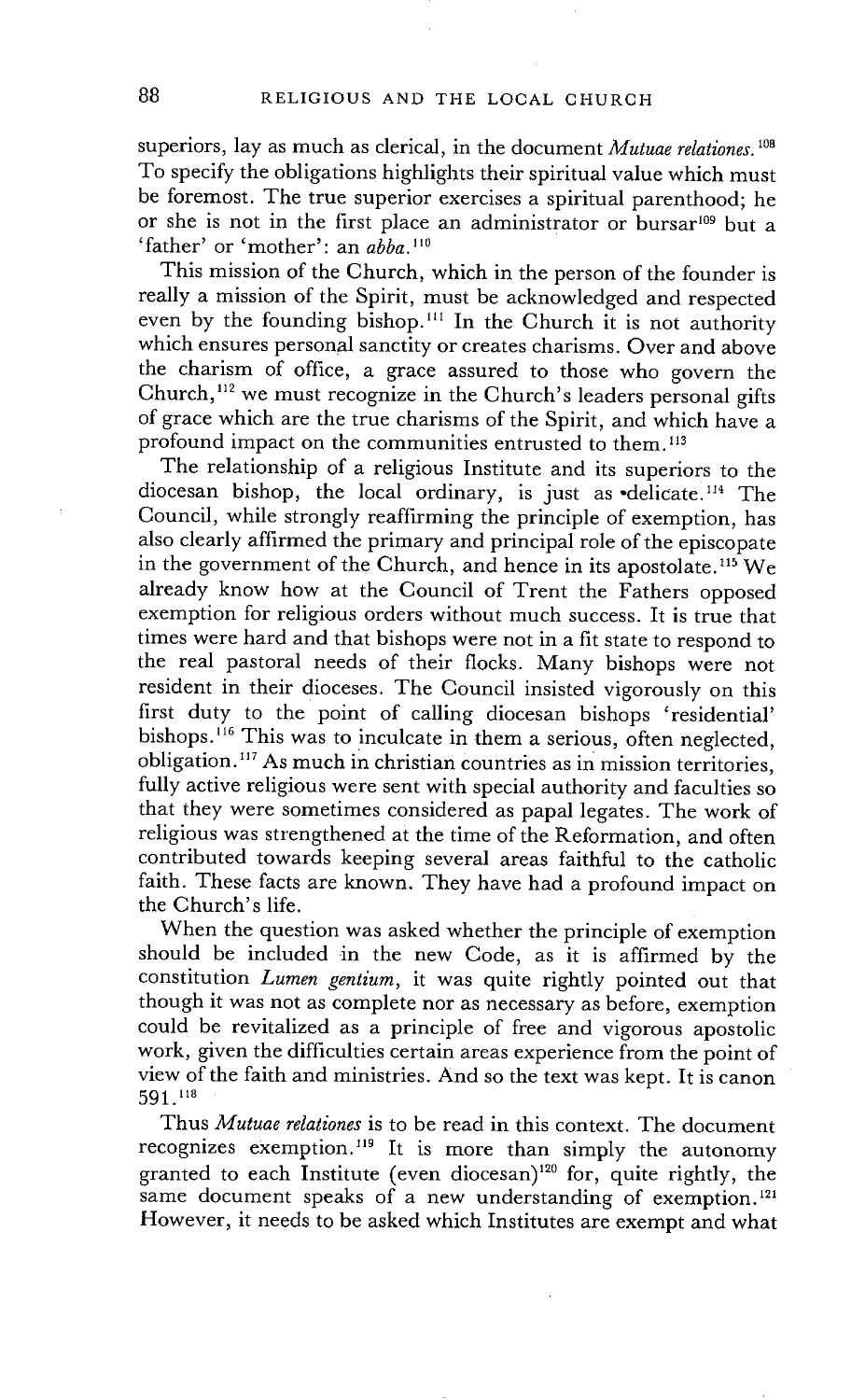their exemption means today, given that the autonomy granted to Institutes by the Code and by the Council, in virtue of their very identity due to their particular charism, comes close to it without, however, covering it.<sup>122</sup> Exemption cannot be said to have been suppressed; still less is there only an internal autonomy granted to approved Institutes. 123

While remaining what they are, religious institutes with solemn vows (religious orders), and some religious congregations with simple vows have been recognized as 'exempt'. 124 Exemption entails the superiors having the full authority of an ordinary.<sup>125</sup> It withdraws the Institute and its members from the authority of local ordinaries and makes them directly subject to the pope and the Apostolic See.<sup>126</sup> This exemption of governing power has reinforced the proper role of abbots and religious superiors. It has reinforced, by that very fact, the identity of Institutes and has fostered a greater awareness of their charism. It has produced a greater unity among the members of an Institute and has allowed the growth of a specific spirit in accord with the founder's own views.

*Mutuae relationes,* while recognizing the principle of exemption, necessarily states that it cannot be applied to the apostolate. The Second Vatican Council has underlined very clearly the mission and responsibilities of the catholic episcopate,  $x^2$  and of the diocesan bishop. 128 What then will a renewed appraisal of exemption produce? The document suggests a greater concern for each Institute's specific identity, a greater fidelity to its origins and specific mission, a return to the thought and vision of the founder and a greater degree of fraternal unity in each exempt Institute<sup>129</sup>  $$ that is already a fairly comprehensive programme. Here we see a pressing call for increased fidelity. Too many Institutes have experienced or still experience tensions, unease and conflicting understandings about their life-style and work.

According to *Mutuae relationes,* exemption was meant to show forth in those Institutes a special attachment to the pope. Bishops, it was hoped, would co-operate as they form to an eminent degree the supreme authority of the Church.<sup>130</sup> However, it is obvious that exemption presupposes a special link and dependence on the pope's directives, on the missions he gives and the apostolic work he entrusts to each Institute.<sup>131</sup>

None of this prevents these Institutes from being fully engaged in diocesan life, or bringing to it their specific witness, mission, apostolic creativity, and proper zeal. 132 Addressing the bishops, the document asks them to recognize and esteem this presence of exempt religious in their particular Churches and to see in them a sign and a reminder of their universal pastoral concern which unites them with the pope in the universal care for all people of the world.<sup>133</sup> This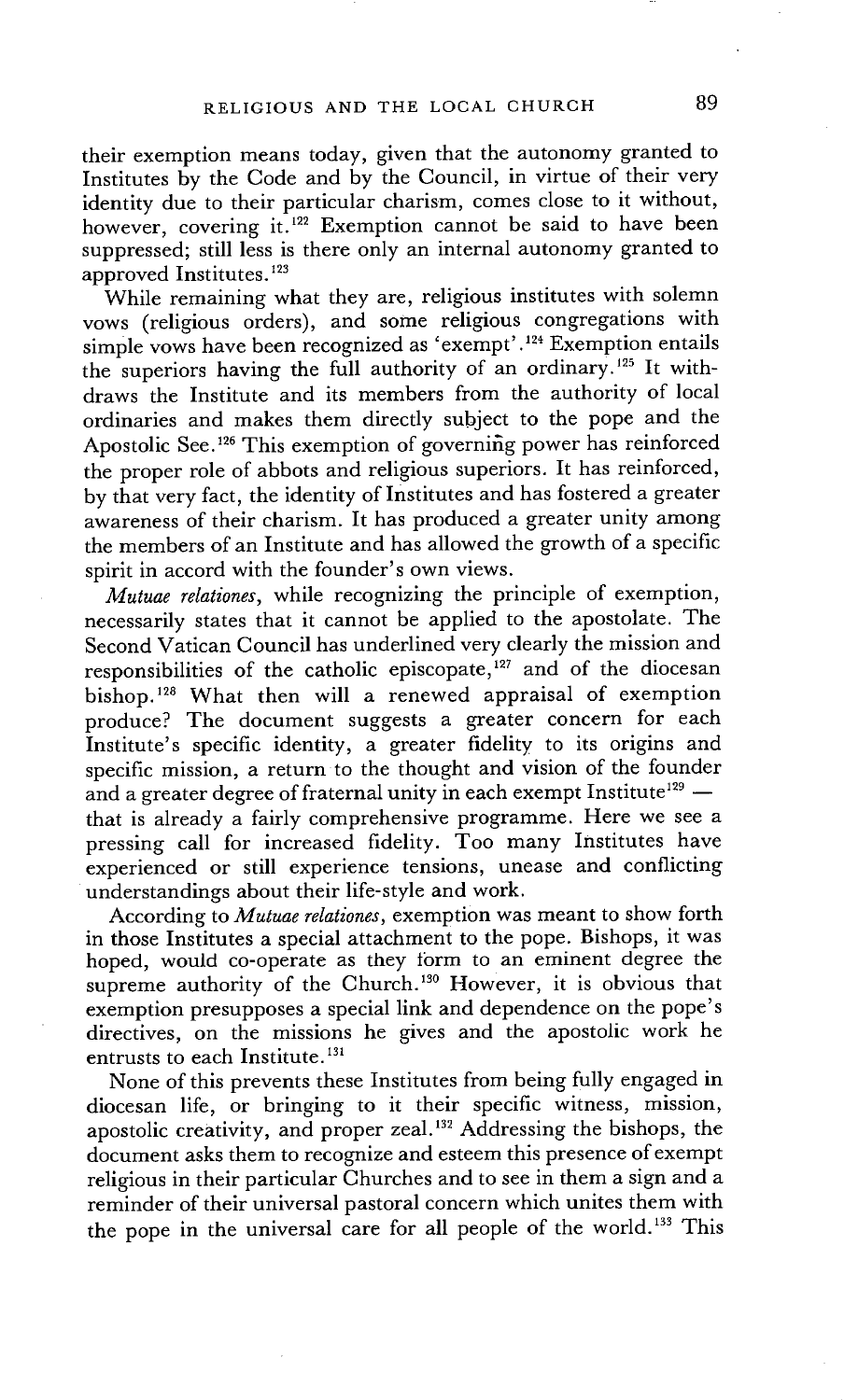cannot remain simply on the level of feelings. Indeed, the universal mobility of these Institutes has real consequences in the life of a particular Church which always runs the danger of limiting itself to a particular territory and of closing in on itself.<sup>134</sup>

Here the Code follows the conciliar line. Apostolic activity depends on the bishop, $135$  and presupposes the frank and open collaboration of religious. It maintains particular charisms and missions, specific works and recognized specialization. 136 Apostolic work should not harm regular life, religious observance and discipline. 137 The relations between bishop and religious presuppose in the latter respect and obedience, charity and communion.<sup>138</sup>

This relationship will certainly depend, in many ways, on the attitude of the pastor with whom the Institute and its members collaborate. This collaboration needs to be explicit according to precise, written agreements.<sup>139</sup> All of this is possible only with informed dialogue, a knowledge of the Institute, a true esteem for religious life as lived in each Institute, and in complete fidelity to its charism and to the views of its founders.14° Is there still exemption or autonomy in apostolic works? This is an important question. Exterior autonomy exists in having a particular spirit, in universality of action, in being open to all,<sup> $141$ </sup> with a specific method determined by the Spirit and the founder's initiatives. 142 Exemption still *main*tains its privileges today, in so far as they can be applied in pastoral work, except where (for example in the removal of penalties) these privileges have been considerably reduced in the present Code, to the detriment, we believe, of christian life properly understood.<sup>143</sup>

We must still determine the diocesan bishop's pastoral responsibilities with respect to religious Institutes: a concern for religious vocations, especially missionary ones. The orders and other exempt Institutes have always been missionary, 144 even monks through their foundations in mission countries.<sup>145</sup> It is also the bishop's duty to inculcate fidelity in religious observance and in dependence on superiors. 146 Finally, while ensuring the co-ordination of apostolic works and tasks, he will underline and maintain the specific features of a particular vocation, the various charisms of the Institute and their particular mission.<sup>147</sup> There is a danger here of an excessively rigid pastoral policy. An overall policy should not, as Paul VI said, become a straightjacket.<sup>148</sup> To co-ordinate does not mean to unify or to level out. True unity lies in the union of different charisms, existing in one and the same Spirit. Finally we should note a particular concern expressed in *Mutuae relationes:* that of respect for the consecrated woman, for the religious sister, for her identity and specific mission, for the charism of her Institute, for her femininity, her initiatives and her particular creativity.<sup>149</sup>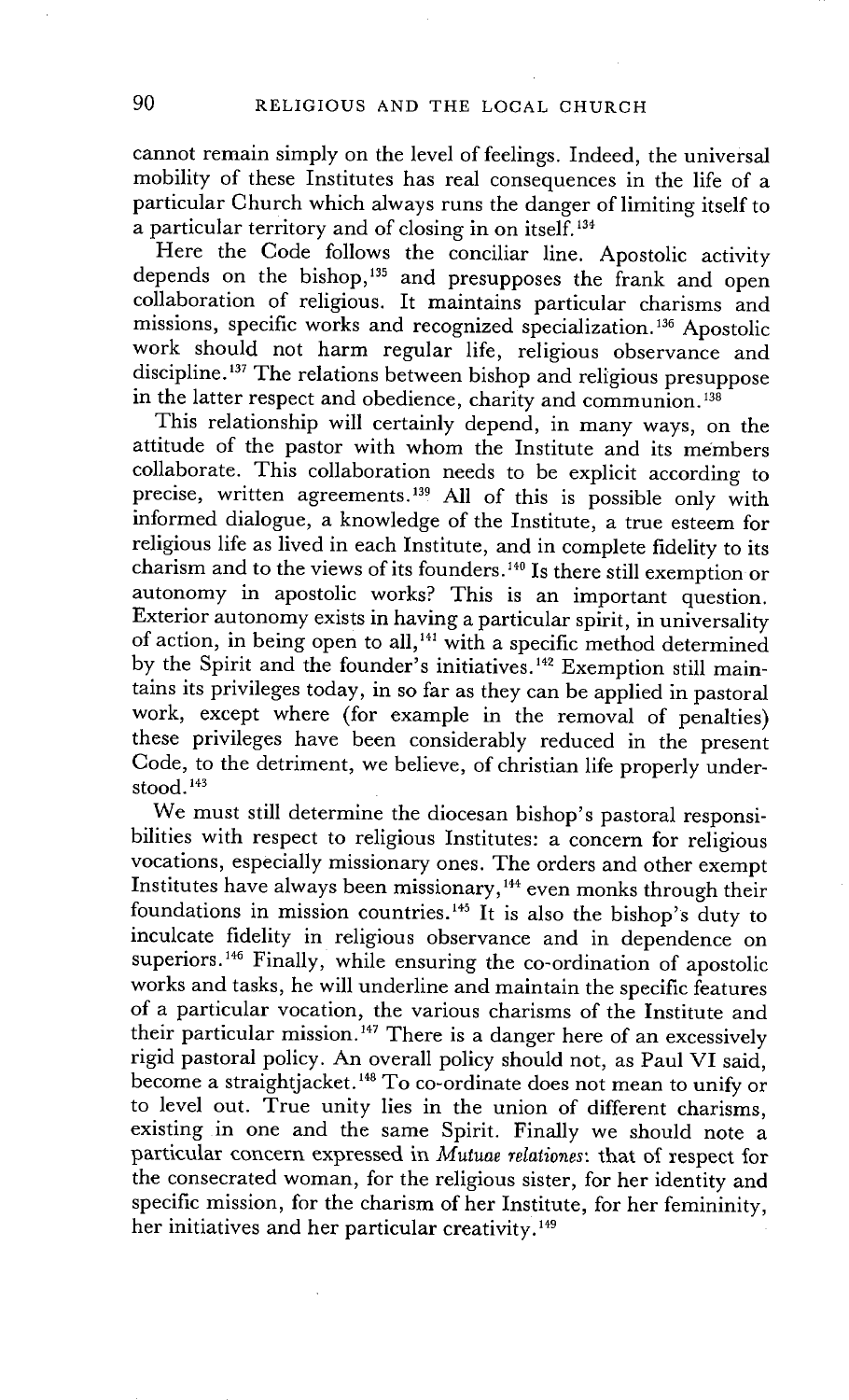#### *Conclusion*

The broad area which we have traced out and delimited will require renewed reflection and mutual relationships between Institutes and clergy, between bishops and religious.<sup>150</sup> It should not be forgotten that together all form only one holy Church and that all must live in an ecclesial communion based on hierarchical union. This unites Peter to the other apostles, and the Roman Pontiff, Peter's successor, to the other bishops, the apostles' successors. 1st The vocation to universality, which is proper to the Church and her leaders, is brought into focus by the actual gift by the Lord to his Church, of each Institute. Each Institute is willed by God, and founded on its own charism which enables it to live out the mystery of Jesus and to display it publicly to the world. Consecrated life, and hence religious life, has its place at the very heart of the Church, by the fact of its consecration to God, its evangelical life, separation from the world proper to each institute,<sup>152</sup> and its sacrifice expressed by its profession of consecrated life according to the founder's charism. This sacrifice is an offering to God in love and charity.<sup>153</sup> The witness of religious life consists before all else in its consecrated life, its prayer, its lifestyle as best expressed in a presence of solitude and silence, 155 or in apostolic activity which is the fruit of contemplation seen as union with God.<sup>156</sup>

Three dangers threaten consecrated religious life: filling pastoral gaps coupled with new needs facing the Church; secularization which destroys public witness and simplicity of life, and finally a dangerous levelling which is often promoted by the kinds of contacts Institutes and superiors experience in their councils and conferences.<sup>157</sup>

*Filling gaps:* while inviting religious to return to their sources and to be faithful to their founder, the pastoral concern of the Vatican Council Fathers invited them to a better grasp of pastoral tasks. Only enclosed religious wholly directed to contemplation have been excluded from this invitation. There are many religious who have abandoned more appropriate tasks to take on parish work or some other social work. Some have thus changed the shape of their Institute and this can only harm its life.<sup>158</sup> Such an approach can contradict charism and can be an obstacle to true vocations. Many religious are threatened by this tendency to go beyond the goals of their Institute. They risk losing their identity. Some lose the distinctive features of their vocation and their apostolic mobility. Diocesan bishops ought to protect religious men and women in the true nature of their particular vocation. $159$ 

But the bishops are confronted with *new needs.* The lack of priests and even the contribution of a permanent diaconate are not sufficient to cope with these new demands. The true solution of the problem is not to be found in deputizing by religious. On the contrary, new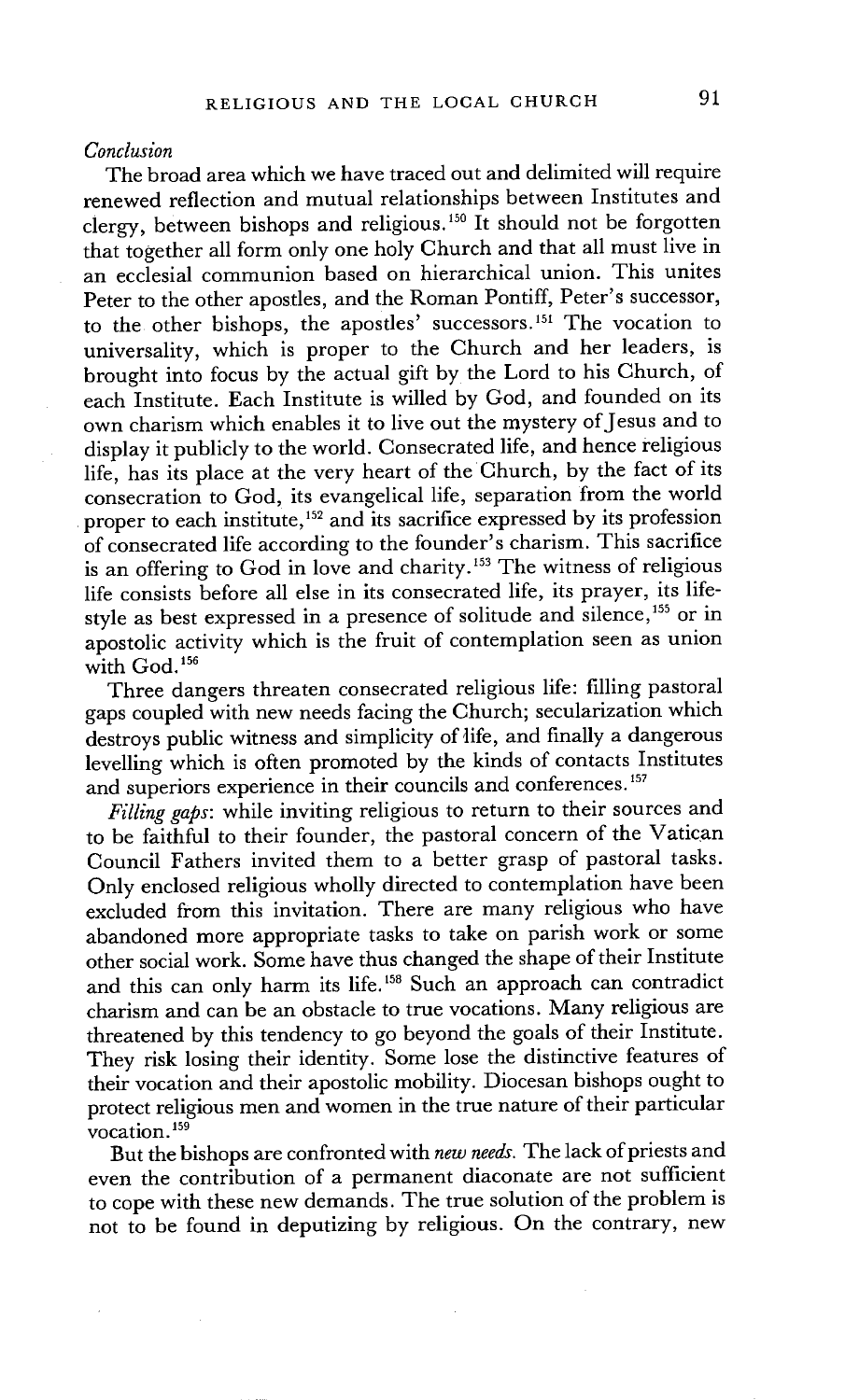generosity is called for. It is not impossible, it is even probable, that the bishops' call may allow the Lord to make new gifts to his Church. These gifts prepare for a fruitful and relevant apostolate. They demand special formation. Gradually they will become an apostolic patrimony, a new tradition among the Institutes of apostolic life.

*There remains the danger of secularization.* This quite marked tendency has caused several groups to lose the distinctive features of their religious life. If at first religious Institutes often had scant regard for Secular Institutes, doubting the value of their consecrated life, the opposite reaction appeared after the Council. Some religious have tried to do as they did without being called to it. Thus some groups have been turned into 'poor Secular Institutes'! Secular Institutes react sharply against these inappropriate changes. Nothing is less well adapted to consecrated secular life than a religious formation. It is understandable that these changes have had some unfortunate results: a totally free life-style, absence of community, disaffection for the Institute and a solitary life. The public witness; the separation from the world proper to each Institute, has been diminished or suppressed.<sup>160</sup>

Finally, attention must be drawn to a certain levelling caused by contact between Institutes and between major superiors. It is true that such contacts are useful and even necessary. Yet councils or conferences of major superiors create problems. Not everyone participates or is interested in them. An understanding between Institutes and superiors is desirable and often common interests can be affirmed or defended.<sup>161</sup> But there remains the danger of practical egalitarianism which gives rise to-the comment 'We are all religious: why have specific rights?' Even worse, by acting in the name of all, abuses of authority and indiscreet requests for information creep in, such that councils of superiors imagine themselves to be some kind of superior general. This is a real danger. Certain superiors react against it. Those who represent the councils or conferences in no way express everyone's thoughts. Pressure groups are not will-o-thewisps, and in several countries these situations have been and often remain secularizing forces. It is not for nothing that the new Code asks these councils and conferences to respect the charism of each Institute.<sup>162</sup>

This rapid overview reveals the extent of the problems posed by relations between the episcopate and religious Institutes. *Mutuae relationes* has certainly provided some guidelines. This collaboration needs to be continued in the light of the new Code, as an expression of ecclesial communion with respect to charisms and gifts.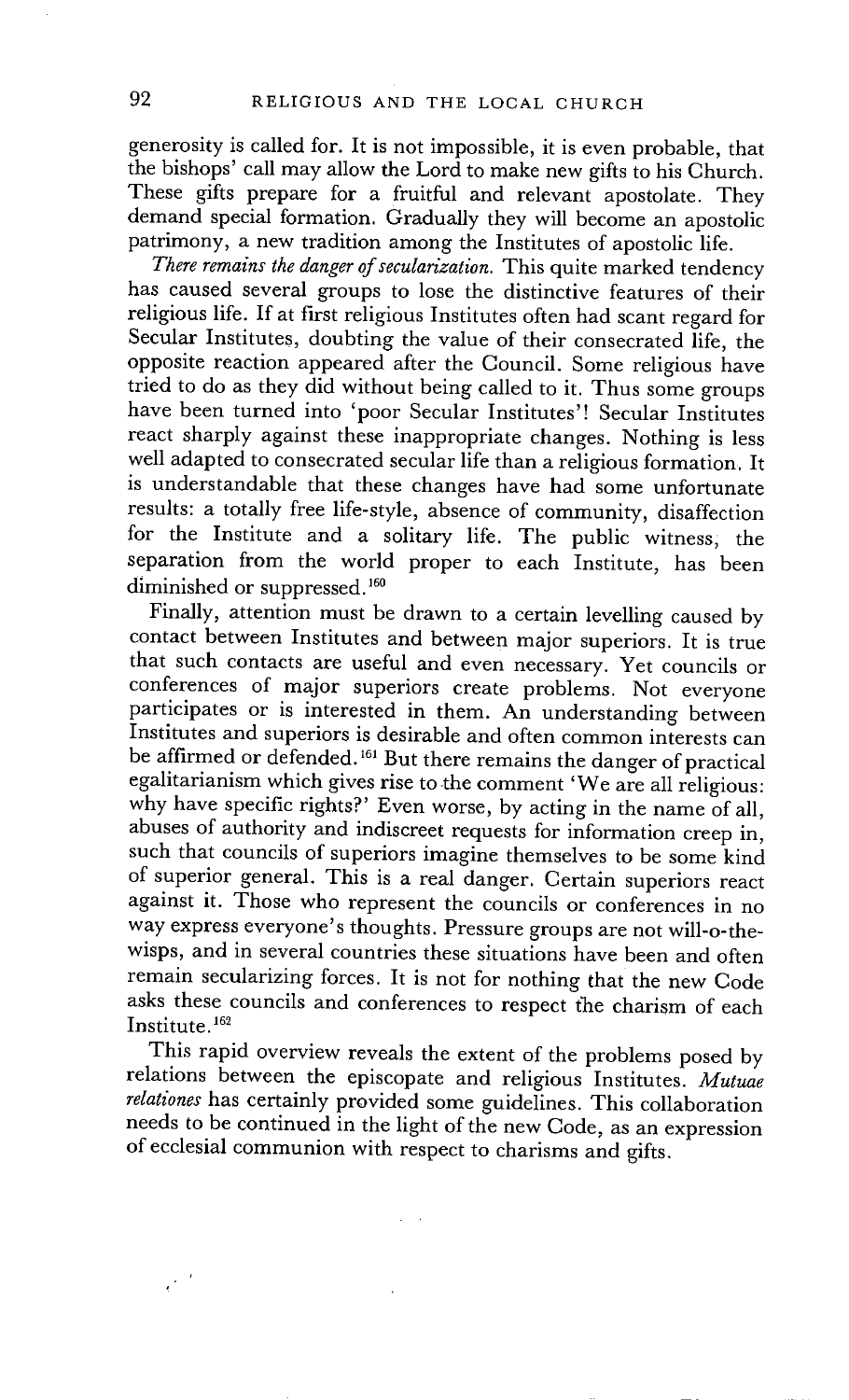#### **NOTES**

<sup>1</sup> Address of 21 November 1983 to bishops who took part in an introductory course in Rome on the new Code. See *L'Osservatore Romano,* 21 November.

*2 Ibid.* 

3 'Religious in the new Code and their place in the local Church' in *Canon Law Society yGreat Britain and Ireland Newsletter,* September 1982, pp 119-32.

4 The suppression of the term 'charism' used eight times in the new legislation is regrettable. It has been replaced by a terminology used in this same edition as an explanation of 'charism'. See canon 578 (507 in the 1980 draft). The term charism was used in canons 577 (506); 588,3 (516,3); 631,1 (557,1); 708 (634); 716,1 (642,1); 717,3 (643,3); 722,1-2 (648,1-2).

5 Cf canons 368-71 and 372 on territory. Compare with 518.

<sup>6</sup> On these conciliar debates, see Schoenmackers, M.: La genèse du c. VI 'De religiosis' de la constitution dogmatique sur l'Eglise 'Lumen gentium' (Rome, 1983). On the evolution that religious life underwent at the Council see Jelich, G.: *Kirchliches Ordensverstiindnis im Wandel* (Leipzig, 1983). Jelich did not have access to the documentation used in the former book.

*7 Acta Apostolicae Sedis,* 58 (1966), 757-87 (hereafter cited as AAS).

8 AAS 63 (1971), 497-535.

9 AAS 68 (1976), 1-78.

10AAS 70 (1978), 473-506.

11 Text of 31 May 1983. *L'Osservatore Romano* published the original text in English, 25 June 1983, pp 5-6.

12 AAS 61 (1969), 103-20.

*J3 Ibid.,* 674-90.

*14 'Dimensio contemplativa',* 12 August 1980, has not been published in AAS. A draft appears in *Informationes of SCRIS, 5 (1979), 243-54; 6 (1980), 141-52.* 

15 *Optiones evangelicae* is also available only in draft in *Informationes* 6 (1980) supplement pp 5-32.

*16John Paul H speaks to religious.* Alloeutions with synopsis by J. Beyer. Vol 1, 1978-80; Vol 2, 1981-82 (cited as  $JP$ ). Obtainable from the Little Sisters of the Poor.

17 AAS 56 (1964), 5-12.

18 SeeJP n 40.

19 *Lumen gentium (LG)* 43. Cf canon 547,2.

2o *LG* 46a. Cf canon 577. *LG* in describing the typology of consecrated life did not take account of Secular Institutes. Canon 577 completes this teaching by explicitly mentioning the life of Christ *in saeculo.* 

*21 LG* 43, 45; *Perfectae caritatis (PC),* la, 2. See canons 576; 605; also 577.

22 *LG* 45, 12b. See canons 576; 578.

23 *PC* 2b. See canon 605. Canons 579; 587; 595,1 are also important.

*24 LG* 45a. See canons 574,1; 586,2; 385.

 $25 \text{ LG } 44b$ ,c. See canons 673; 676; 677,1; 680. In the last canon final remarks should be underlined: *salvis indole, fine singulorum Institutorum et legibus fundationis.* 

*26 LG* 45b. Cf canon 591 which synthesizes the two positions on exemption: that *of LG* and that of *Christus dominus* (35,3).

*27 CfLG* 44, taken up in canon 207, 2. If the parish belongs to the hierarchical structure of the Church it is not clear why religious Institutes do not belong to it. This controversial text has been omitted deliberately in canon 574,1.

*28 LG* 44b; *PC* le. Cf canon 574,1.

29 See canon 590,1 where *suprema potestas* is to be understood in the sense of canons 530ff.

3o Cf canons 594-95; 589; 678,1; 681-83.

*31 LG* 44b, 46b. Cf canons 677,1; 678,2; 671; 680.

<sup>32</sup> Note that autonomy is not only internal. The influence of the charism necessarily spreads to the Church's life. It is expressed especially by the exemption of many Institutes. It cannot he denied for the apostolate of each Institute.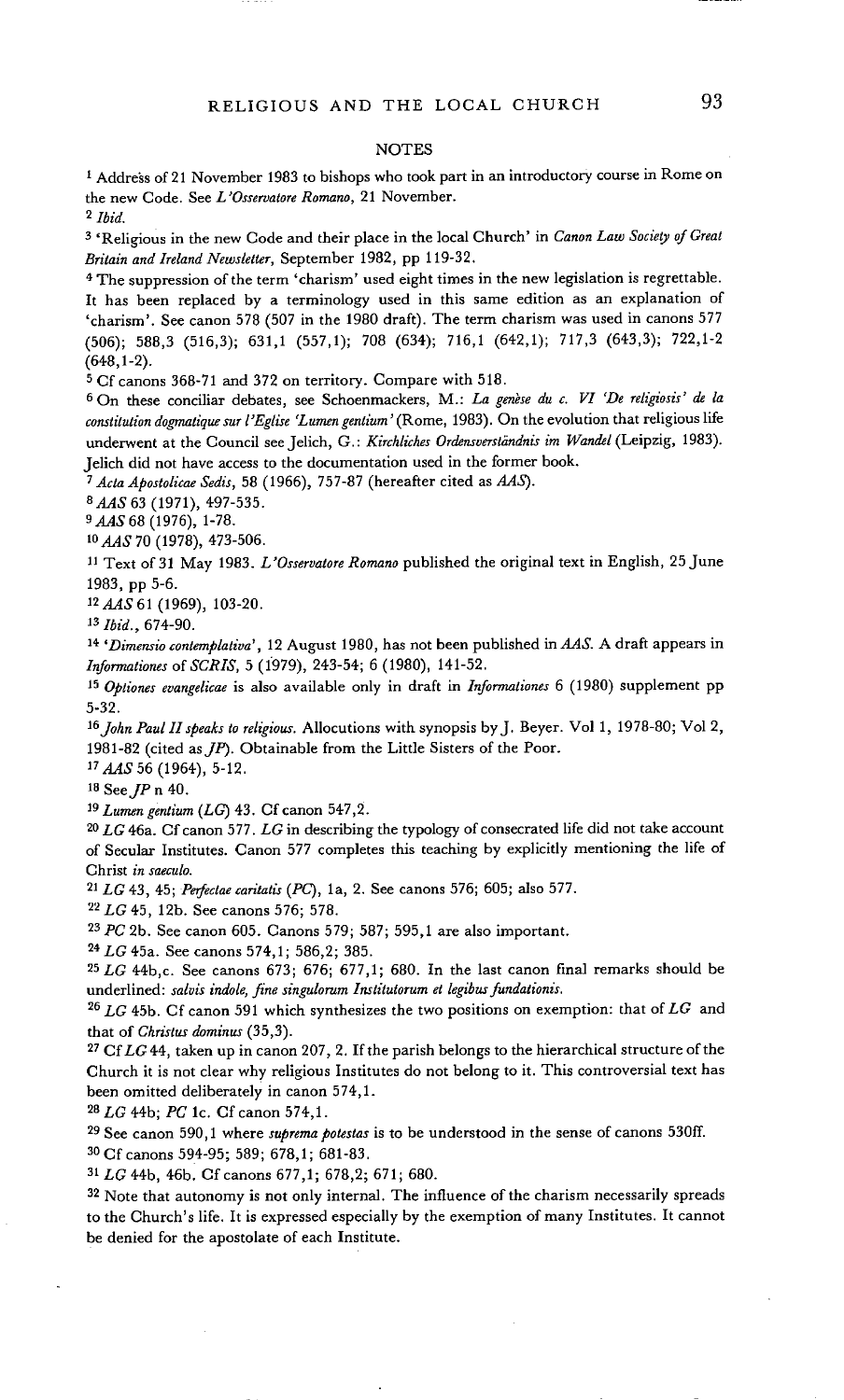# 94 RELIGIOUS AND THE LOCAL CHURCH

*a3 LG* 43a. Cf canon 575.

34 *LG* 44c. Cf canon 573,1.

*35 LG* 46c. Cf canons 652,3; 662.

*36 LG* 46a. Cf canons 577; 607,3; 673; 713,1-3.

*37 LG* 12b.

*38LG* lla. Cf canons 573,1; 607,1.

*39 LG* 13b. Cf canons 640; 710; 713,2.

40 *LG* 34b. Cf canon 607. *CfPC* 13c.

*45 LG* 12.

*42 LG* 43. Cf canons 574,2; 577; 605.

*43 PC* 2. Canon 578. The distinctive elements of the charism are its nature, its purpose, spirit and the specific character of the Institute.

 $44$  *PC* 14d. Cf canon 633 -- very balanced and respectful of the specific law of individual Institutes.

<sup>45</sup> This aspect has not been sufficiently highlighted. It is not correct to say that one must have 'deliberative voice' to participate in the government of church institutions. Reasoned advice and well-founded desires can carry weight. Cf canons 212; 213; 228,2.

46 Cf canon 605 and also 215; 278,1; 298,1; 327.

*47 Mutuae relationes (MR)* 1 lb.

48 *LG* 40b.

49 *LG* 44b, 46b.

5o *MR* 5 lb.

*51 PC7;* 8,11.

52 See the first draft of the law for Institutes of Consecrated Life commented on in my book Vers un nouveau droit des instituts de vie consacrée (Paris, 1978), pp 103-261; 333-45.

53 It is regrettable that the second version and definitive text did not take up and clarify the typology of Institutes of Consecrated Life. However, see the canons not accepted by the commission in *Communicationes* 13 (1981), 401-03. If monks have been the first to ask for such a typology (cf Beyer, *op. tit.,* pp 149-55) they were the first to refuse it. This is symptomatic of the particular difficulties of monastic life today. See my study 'Valori monastici e mondo di oggi' in *Vita Consacrata,* 10 (1974), 129-43.

54 See, however, canons 674; 676; 677.

55 LG 44. *CD* 33; 35,1-2. *MR* 11b.

56 According to the requirements of *PC* 2b this presupposes a *sound* tradition. 'Sound traditions' have never been defined. A definition would have helped renewal chapters, some of which have undertaken revolutionary change contrary to the spirit of an Institute, its particular charism and special characteristics by abandoning characteristic apostolates. 'Filling gaps', even if this has become habitual cannot be considered sound tradition if it is contrary to the original charism. See 'Premier bilan des chapitres de renouveau' in *Nouvelle Revue Thdologique,* 105 (1973), 60-86, and 'Istituti religiosi dediti all'apostolato: nuovi orientamenti' in *Spiritualità dell'azione* (Rome, 1977), pp 139-75.

57 See the insistence of canon 708 where the word charism has disappeared to be translated now by 'while respecting the autonomy, nature and spirit of each'.

*58 MR* 12b.

59 *Ibid.* 

60 *MR* 12b: *absque ulla repulsarum exvusatione.* 

61 Cf Ghirlanda, G.: 'Ecclesialità della vita consacrata' in *Il codice del Vaticano II*, Vol III (Bologna, 1983), pp 13-51.

<sup>62</sup> The term is often used in ancient texts on monastic and conventual religious life.

63 The formula is current in the cistercian family.

<sup>64</sup> Each Institute must be able to express its spirit in its own structures and particular law. Structures include life-style, government, the organization of external works, hospitality, preaching, specific works, associations of the faithful. For the latter, cf canons 303; 677,2. 65 *LG* 8a,b.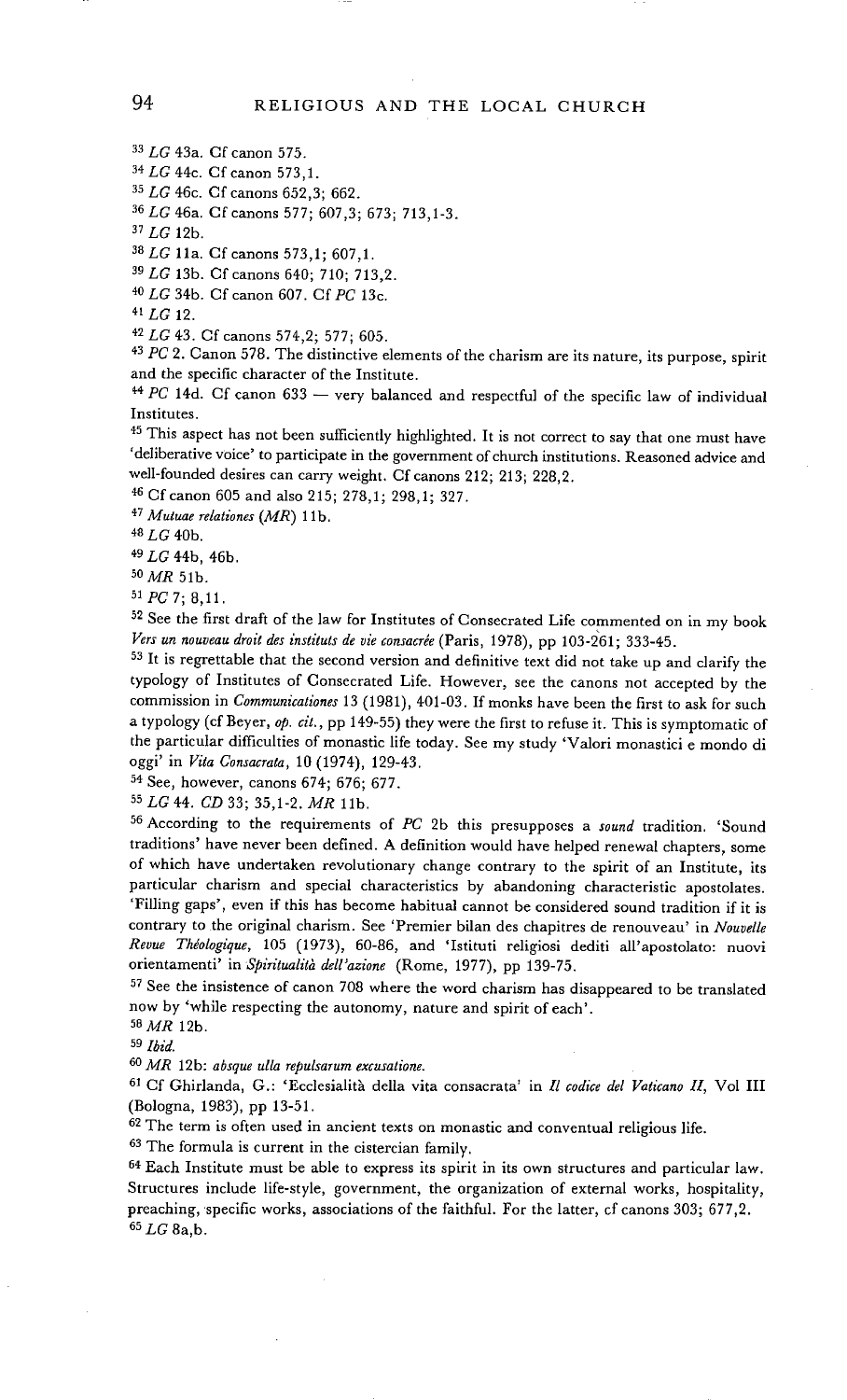66 *Ibid.* 

*67 LG* 1lb. Cf *Apostolicam actuositatem* (A.4) lld: *tamquam domesticum sanctuariura Ecclesiae se exhibeat.* 

68 For this reason abbots as church leaders were members of the Council. See the 1917 Code, canon 223,1.3.4. Cf the new Code, canon 339,2.

69 See canons 607,1; 719,2.

7o *MR* 51-52; cf canons 586-87.

*71 CfPC* 8b, 10 and especially 20. At issue is the preservation of specific works. Adaptation is concerned with the traditional means of renewal or with introducing others without harming the essential matter, characteristic works. Notice also the wish of the Council to abandon works which today correspond less to the spirit and original character of the Institute. The first version of canon 100,2 expressly applies this option by the Council to monastic life.

72 *LG* 43: a divine gift which the Church has received from the Lord and which she ever preserves with the help of his grace.

*73 LG* 45: the Church approves and protects Institutes so that they can grow and flourish in accordance with the spirit of their founders.

74 Canon 586,2.

75 *MR* 1 la,b. The specific character of each Institute comprises a way to holiness and a type of apostolate which thus constitutes its definitive tradition so that these objective elements can be sufficiently recognized.

76 *PC* 20,1. *CD* 35,1. *MR* 19-20. It is certain that *CD* was more concerned to find a broader and more structured collaboration among religious because of the lack of diocesan priests. Hence less concern with the specific character of each Institute. With this in view *CD* even wanted a modification of constitutions. Given the depth of the teachings on charism and the autonomy of Institutes of Consecrated Life, this seems extremely dangerous. How often 'filling pastoral gaps' has harmed fidelity to a specific charism. It is surely better that the Spirit should raise up new gifts in response to new needs.

 $77$  PC 2; 20,1. See also 20,2. Even missionary activity must respect the specific charism of an Institute.

78 PC 5. *MR* 16; 20. Canons 619; 652,2; 663,1; 673; 675,2; 719,1.

79 Cfcanon 663,3. It is desirable that in accord with the teaching of the Fathers, *lectio divina* be taken up again according to its traditional rhythm. A simple reading of scripture, especially a short one, cannot be considered true *lectio.* 

80 If a charism is essentially imitation and a manifestation of Christ, it must find its food and discernment in the gospel.

81 See canons 575; 662. Canon 662 is excellent in rectifying *PC* 2,1. Too often the gospel has been called on as a means of escape from the rule or constitutions.

82 Canons 576; 579; 586; 590; 591; 593-95; 671; 678; 680-82.

83 Canon 579. Cf 576; 605.

84 Canon 595. Cf 605.

<sup>85</sup> This is why the Code has changed previous law where a diocesan Institute was equally dependent on each diocesan bishop in areas where it existed.

*86MR* 51 which quotes *LG* 12.

87 *MR* 51 which refers to *PC* 19.

<sup>88</sup> MR 51. See the requirements concerning the founder and the founding charism. This text is one of the most important in the document.

89 This point ought to be studied still further. Indeed, sometimes a long time elapses before even the founder comes to discern and understand the gift received. This awareness most often comes with writing constitutions. It would be rash and dangerous to distinguish or oppose the two aspects of founder and legislator. The distinction can open the way to equivocal or dangerous renewal.

9o *MR* 51, last paragraph. This ought to have been developed further.

 $91$  This stability demands a written expression of the founder's spirit.concerning the spiritual structures of the Institute.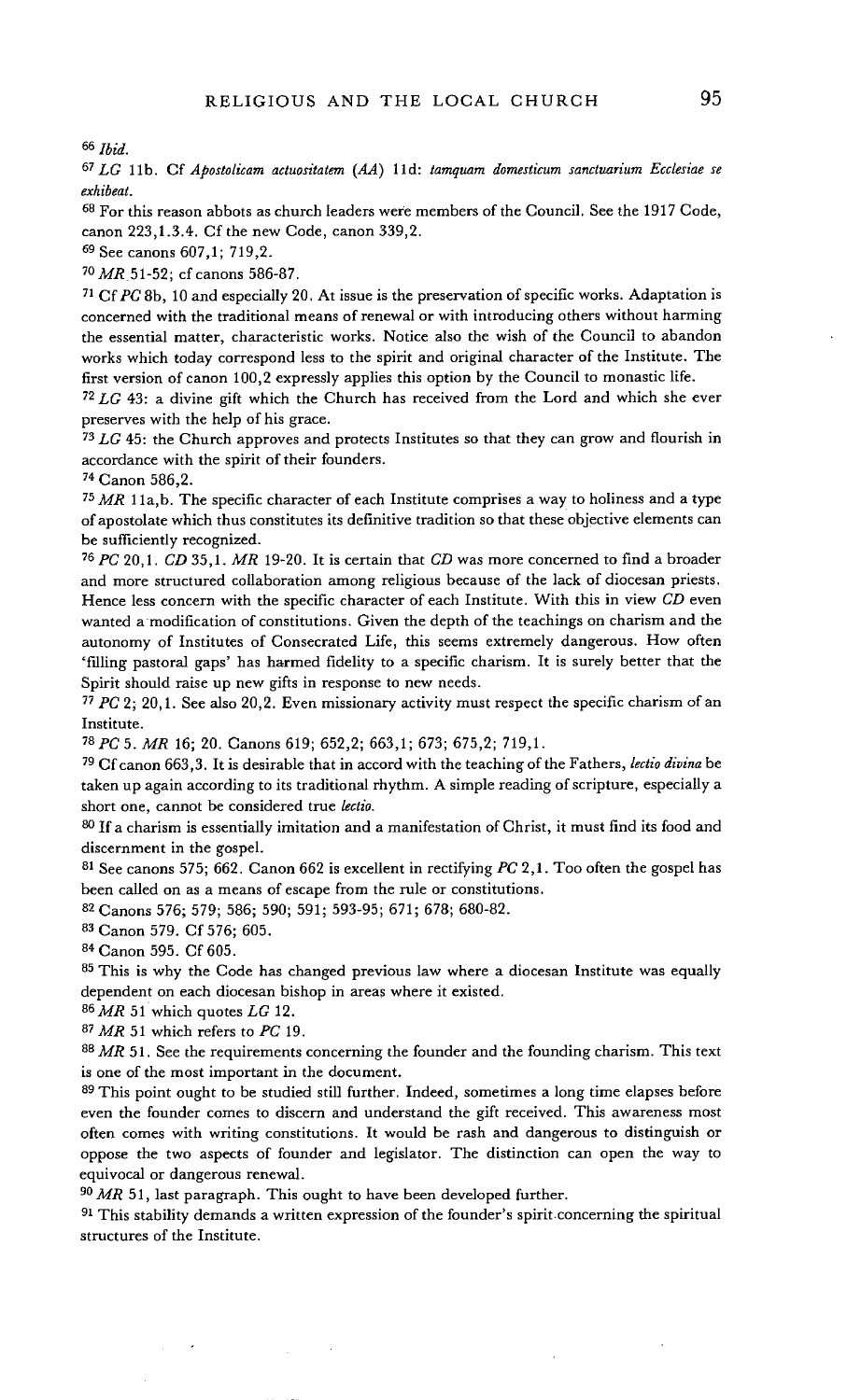92 Canon 579, cf 605. Canon 576 speaks explicitly of stability. See also canon 573,1: *stabilis vivendi forma.* 

<sup>93</sup> It should be noted that once approved at diocesan level, an Institute is approved for the whole Church as the charism is the Lord's gift to the Church..

<sup>94</sup> This has happened in recent years when groups have sought to secede and establish a distinct Institute for those who wanted to remain faithful to the spirit and work of the founder and to the tradition of the Institute as they understood it.

 $95$  This seems to be a common norm today which has the advantage of fostering a progressive maturity.

<sup>96</sup> If many fairly recent Institutes have shown signs of faltering this seems to be due to a lack of specific character or well-defined identity. One can only regret the imposition on so many Institutes recently founded in developing countries of a 'model' constitution text. This can only be harmful. It is to be hoped that such a 'levelling-out' will be speedily remedied.

<sup>97</sup> Canons 609; 611. The conditions laid down by the diocesan bishop according to canon 611,2 can in no way restrain the vigour and development of the charism.

98 Cf canon 611,2. This restriction will involve, before all else, an agreement with other Institutes or pastoral groupings, collaboration with parishes, time-tables and zones of activity. But note that a Church run by religious, even if it is a parish, is still open to the specific appeal of the Institute's charism, allows the organization of associations proper to the Institute (canons 303; 677,2) and so becomes a place of worship and meeting for people who are not parishioners.

*99* Canon 608.

100 Canons 608; 663,2

101 Cf canons 602: 574.2.

102 Canon 589. Pontifical approval quickly becomes a necessity imposed by the universality of the mission and by the development of the Institute. The commission considered defining more rigorous norms. Once present in more than three dioceses or the equivalent, the Institute would have become *ipso iure* of pontifical right. This was not retained. The fact that it was suppressed underlines the need for autonomy and freedom of action, greater unity and better co-ordination.

103 The distinction is rightly made in canon 595,1. It was already in the 1917 Code (canon 495,1) but was not highlighted as in the new Code.

104 Canon 595,1.

105 The importance of canon 595 is precisely that it reinforces the influence of the bishop of the diocese where the generalate is.

106 Canons 617; 618. This is Church authority even if it is not full jurisdiction proper to ordinaries.

107 Cf Canon 129,2. The wording of this paragraph has been modified and so is less clear. Its • application is reinforced by canons 618; 1421,2; 135,1. One can only collaborate in authority by sharing in it!

*1o8 MR* 13. The whole of this text is important. The *munus sanctificandi* by lay superiors is not the exercise of sacramental powers but a ministry of spiritual guidance and 'parenthood'.

109 Canon 530 of the 1917 Code has had unpleasant consequences and has made the superior's role overly administrative. It sought to avoid the abuses condemned by Leo XIII. See the decree *Quemadmodum* (17 December 1890). The new Code, while seeking to avoid these abuses, gives to superiors and religious a greater freedom of openness. See canon 630,5.

110 See the role of the abbot in the Rule of St Benedict, chapters 2 and 3.

111 It is not really the bishop who gives a 'mission'. He receives the Lord's gift, the founding charism, which is the mission. In apostolic Institutes, however, it would be false to say that mission is first. In consecrated life, consecration is fundamental and first.

112 *LG* 12b. All bishops do not have the same personal gift of discernment.

113 One could speak of a gift or charism of 'office'.

I14 See *CD* 35 while keeping in mind what we said in note 76.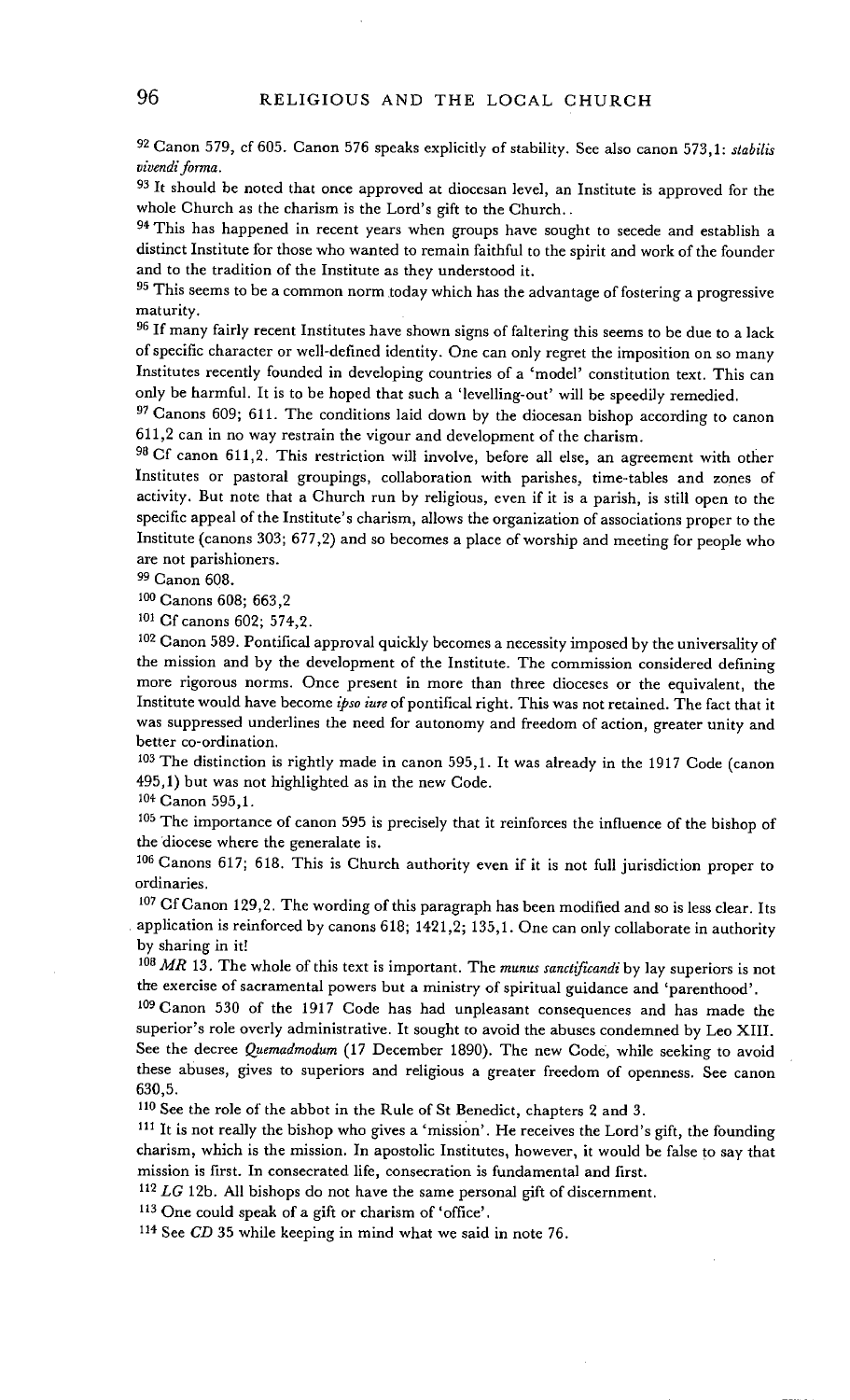115 *MR* 8 which takes up the directives of *LG* 45b and of *CD* 35.

116 A group of the fathers of the Council of Trent wanted to define the duty of residence as being of divine law.

117 See the 1917 Code where the bishops were still called residential (canon 334,1; 338,1).

118 Canon 591 is a synthesis of *LG* 45 and *CD* 35,3. *MR* 8 is a similar synthesis but less precise. Exemption is not only seen to be for the good of the universal Church but also to enable the pope to respond better to the needs of all the Lord's flock. His intervention may be limited to one or several dioceses.

 $119$  MR 8: 22c, e.

 $120$  It would be a mistake to say that exemption is suppressed and that now we must speak of autonomy. Such a statement is based on an analysis of concepts but does not take account of what exemption is, of the extent of the authority of exempt superiors, of the chapters of Institutes, of the immunity granted to them in matters of ecclesiastical penalties imposed by an authority inferior to the pope. One can and must say that exemption of Institutes is defined not only by their constitutions but by the pontifical documents of approval and mission.

 $121$  A new appraisal is needed. It is work for the whole Church and is not limited to the points treated by *MR* 22c,e.

 $122$  It is a serious mistake to say that solemn vows are suppressed. They no longer figure in the *common* law of Institutes of Consecrated Life but they are retained in the law proper to exempt Institutes and acknowledged in canon 1192,2.

123 Autonomy cannot be limited to the internal life of the Institute. That would amouni to imprisoning the charism within the Institute.

124 The congregations are as follows: Priests of Christian Doctrine (founded 1592, now numbering 95); the Passionists (1720: 3,052); the Redemptorists (1732: 6,593); the Oblates of the BVM (1815: 218); the Salesians (1859: 16,915); the Divine Word Missionaries (1875: 5,290).

125 See the 1917 Code, canon 198. The new Code recognizes as ordinaries all superiors of clerical and religious Institutes, and societies of apostolic life of pontifical right.

t26 See canons 589; 591; 593 which apply to fully exempt Institutes. *MR* has not studied important aspects of exemption. See also what we said in note 120.

127 See canons 330; 336-37; 333,2; 392.

*12a LG* 27a. Cf canons 375,1 ; 381,1 ; 394; 577; 678,1; 681-82.

129 *MR* 22c.

130 See *LG* 22. Cf canon 336. *MR* 9c avoids any opposition between the pope and other bishops.

 $131$  On this last point it is appropriate to consult the law proper to each Institute, the papal documents and the founder's intentions.

*132 MR* 14a,b; 26; 28a; 30a.

133 *MR* 22d.

134 This mark of universality in the priesthood must be underlined. *CfPresbyterorum ordinis* 8a; 10a. Cf canons 245,2; 257; 268,1; 270-71.

135 See *GD* llb; 35,1.3. Important here is *ordinem institutorum internum potissimum respidt. Potissimum* does not rule out some freedom of action, respect for particular characteristics and the outreach of a charism in apostolic works.

136 Canons 610; 676; 677. *MR* 9c. *CD* 33b.

137 Canon 678,2. *MR* 46.

138 Canon 678,1:

139 The new Code insists on these written agreements (canons 609,1; 681,2). To be of use they must be made for a specific period and always be renewable.

140 *MR* 47a. One would like bishops and their close advisers to know the particular identity of religious Institutes in their dioceses.

141 *Cf supra*, note 76.

*142 MR* 14b; 28a; 26; 49b.